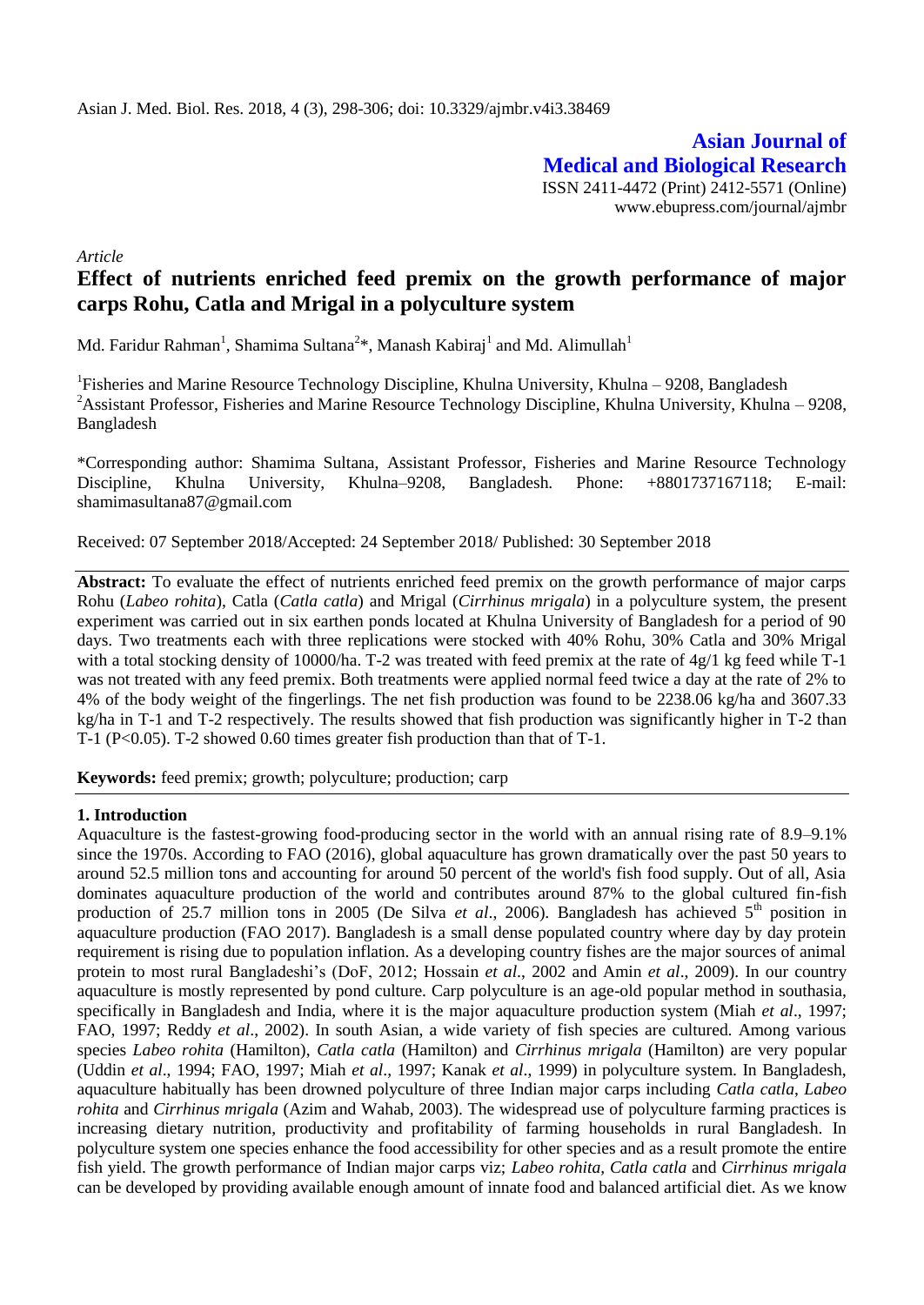that vitamins, minerals, prebiotics and so on are a prerequisite for normal cell function, various biochemical and physiological processes, development and boost up immunity of farmed fish (Panush and Delafuente, 1985; National Research Council, 1993; Hamre, 2011; National Research Council, 2011; Halver, 2002; Dhur, Galan and Hercberg 1991; West *et al*., 1991; Jurin and Tannock 1972; West *et al*., 1991; BASF, 2000 and Chakraborty *et al*., 1976). Considering above facts, attempts were taken to investigate the effect of nutrients enriched feed premix on the growth promotion of Rohu, Catla and Mrigal in a polyculture system.

# **2. Materials and Methods**

### **2.1. Study area and period**

The study was conducted in the experimental pond complex II of Fisheries and Marine Resource Technology discipline, Khulna University, Khulna, Bangladesh during February to May, 2018. All experimental ponds were same sizes and rectangular in shape with a maximum depth of 1.5 m. Additionally, all the ponds were fully exposed to prevailing sunlight.

### **2.2. Experimental Design**

The trial was conducted into two different treatments with three replications each (Table 1).

### **2.3. Prestocking management**

Ponds were renovated and cleaned of aquatic vegetation in January. All unwanted fishes and other aquatic organisms were eradicated by applying rotenone and repeated netting. Pond dikes were repaired using the excavated bottom soils. The weeds of embankment were also cleaned manually. Agricultural lime ( $CaCO<sub>3</sub>$ ) was applied to the pond bottom at the rate of at a rate of 1kg/decimal. The ponds were filled with water after seven days of liming from adjacent deep tube well by using pump. After three days, all ponds were fertilized with inorganic fertilizer like, Urea, TSP, and Molasses-yeast mixture at the same rate. After the first fertilization and before fish stocking, the ponds were left 10 days to allow plankton development.

### **2.4. Stocking**

Rohu, Catla and Mrigal were collected from a local nursery named Sowakat Ali at Dumuria Upazilla of Khulna District. The ponds were stocked with fish after ten days of fertilization. All fish were released in the ponds in early morning after acclimatization.

### **2.5. Post stocking management**

All ponds were subject to the same regime of feed application. In case of treatment, firstly, fish feed was mixed with feed premix (Table 2) by using soybean oil. After that, fish were fed with that additives mixed feed in treatment (T2). Fish were fed at the rate of 2% of total body weight of stocking fingerlings twice daily at 8:30 am and 4:30 pm. Additionally, feeding rate was increased gradually from 2% to 4% of total body weight of the fish. However, no feed premix was applied in control (T-1) (Table 1). Furthermore, all ponds were fertilized with inorganic fertilizer like, Urea, TSP, and Molasses-yeast mixture at the same rate fortnightly.

# **2.6. Water sampling and analysis**

Water quality parameters such as temperature, pH, dissolved oxygen level (DO), salinity, alkalinity and hardness were monitored in every 30 days' interval to ensure suitable culture condition. Samples were brought to the Water Quality Research Laboratory, FMRT Discipline, Khulna University, Khulna for chemical analysis.

# **2.7. Growth parameters**

Fish sampling were conducted at monthly intervals to assess their growth and health status. The following equation were used to evaluate the growth and survival rate of fishes: Weight gain (cm) = Average final weight  $(g)$  – average initial weight  $(g)$ Survival rate  $(\%) = (No. of fish harvested/ Initial no. of fishes) \times 100$ 

### **2.8. Harvesting of Fish**

After 90 days of rearing, the fish were harvested from all the ponds. Final harvesting was done by dewatering the ponds with a submerged low fit pump. During harvest, all fishes were counted and weighted from each pond to assess the survival rate and production.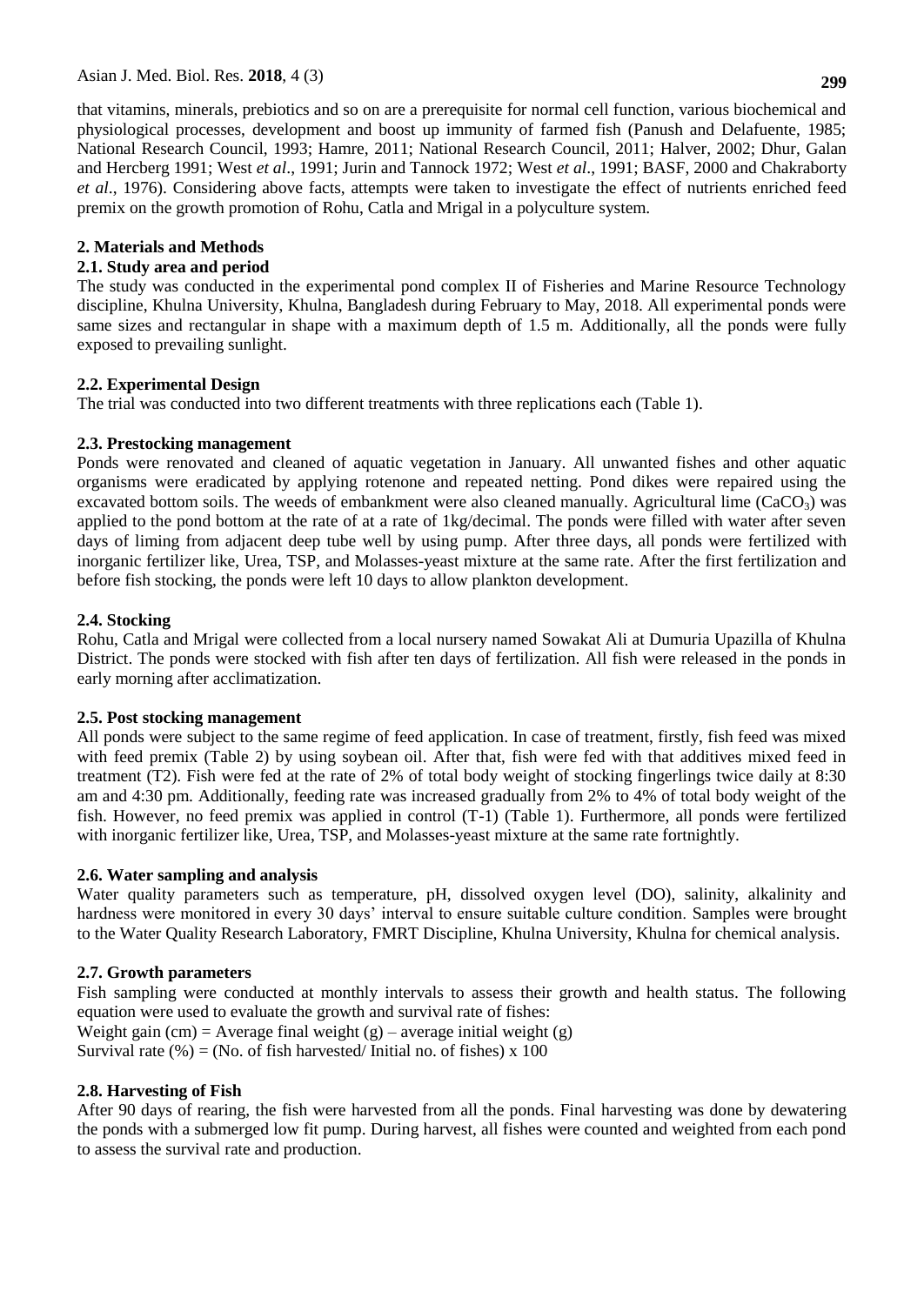#### **2.9. Statistical Analysis**

The data collected during experiment were recorded. Data were analyzed using MS excel and the statistical package SPSS (16). One-way ANOVA was performed to observe the degree of difference between the treatments at the 5% level of significance.

### **3. Results**

### **3.1. Water quality parameter**

All the water quality parameters were present within acceptable range. The overall mean values of each water quality parameter in different treatments are presented in Table 3.

Temperature, salinity, pH, dissolved oxygen, alkalinity and hardness were varied from 22 to 27 ºC, 3 to 4 ppt, 7.3 to 7.8, 5 to 6 mg/L, 200 to 250 mg/L, 550-750 mg/L with mean values of 24.75±1.75 and 24.75±1.98 ºC, 3.62±0.51 and 3.62±0.51 ppt, 7.58±0.21 and 7.61±0.18, 5.75±0.46 and 5.75±0.46 mg/l, 228.12±24.77 and 231.25±25.87 mg/l, 675±103.50 and 668.75±99.77 mg/l in T-1 and T-2 respectively (Figure 1-6). No parameters were found to be varied (p>0.5) between two treatments.

#### **Table 1. Layout of the experiment.**

| <b>Parameter/Stocking Density</b> | Treatment (T-1) | Treatment (T-2)                            |
|-----------------------------------|-----------------|--------------------------------------------|
| Area of each pond $(m2)$          | 120             | 120                                        |
| Water depth (m)                   | $1 - 1.5$       | $1 - 1.5$                                  |
| Rohu (ind. $/m2$ )                | 0.4             | 0.4                                        |
| Catla (ind. $/m2$ )               | 0.3             | 0.3                                        |
| Mrigal (ind. $/m2$ )              | 0.3             | 0.3                                        |
| Feed premix                       | Not Applied     | Applied at rate of $4g/1$ kg feed          |
| Composition of feed premix        | Not Applied     | Vitamins, Minerals, Amino acids, Prebiotic |
| Replication                       |                 |                                            |

#### **Table 2. Composition of feed premix.**

| <b>Type</b>        | <b>Name</b>              | <b>Content</b>         |
|--------------------|--------------------------|------------------------|
|                    | Vitamin A                | 14,000,000 I.U.        |
|                    | Vitamin $D_3$            | 3,000,00 I.U.          |
|                    | Vitamin E                | 3,500 mg               |
| <b>Vitamins</b>    | Vitamin C                | 5,000 mg               |
|                    | Vitamin $B_1$            | $1,000$ mg             |
|                    | Vitamin $B_2$            | $700 \text{ mg}$       |
|                    | Vitamin $B_6$            | $500$ mg               |
|                    | Vitamin $B_{12}$         | $1,800$ mcg            |
|                    | $\text{Iron}(\text{Fe})$ | 700 mg                 |
|                    | Copper (Cu)              | $70 \text{ mg}$        |
|                    | Manganese (Mn)           | $1,400$ mg             |
| <b>Minerals</b>    | Cobalt (Co)              | $12 \text{ mg}$        |
|                    | $\text{Zinc}(\text{Zn})$ | $2,000$ mg             |
|                    | Calcium (Ca)             | 2,50,000 mg            |
|                    | Magnesium (Mg)           | $5,000$ mg             |
|                    | Phosphorous (P)          | $1,000 \,\mathrm{mg}$  |
|                    | Lysine                   | $15,000 \,\mathrm{mg}$ |
|                    | Methionine               | 20,000 mg              |
| <b>Amino Acids</b> | Threonine                | 1,606 mg               |
|                    | Glycine                  | $2,500$ mg             |
|                    | Tryptophan               | $200$ mg               |
| <b>Prebiotic</b>   | Fructo-oligosacharides   | $10,000$ mg            |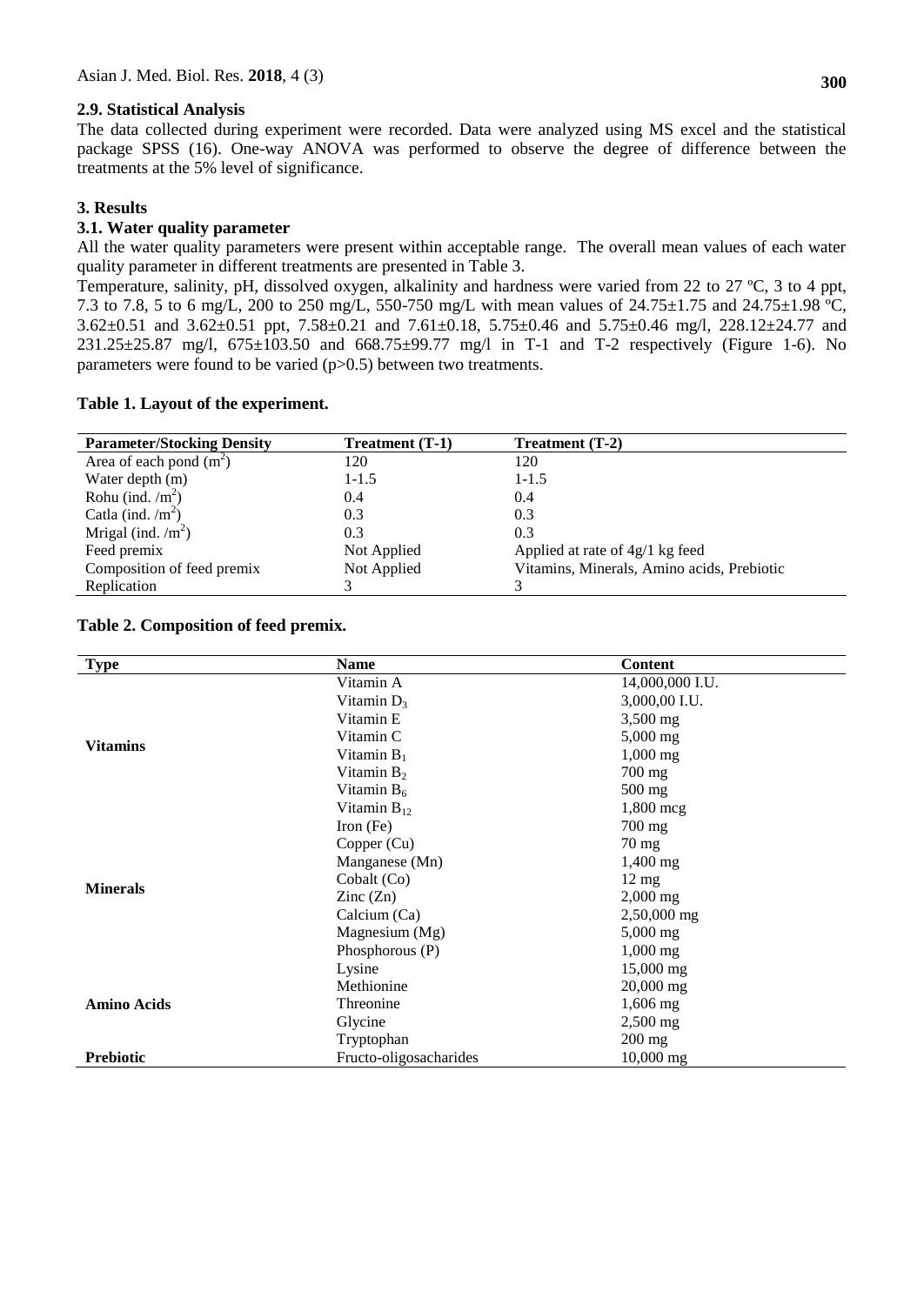| <b>Parameters</b> | $T-1$                           |             | T-2                             |           |  |
|-------------------|---------------------------------|-------------|---------------------------------|-----------|--|
|                   | Mean $(\pm SD)$                 | Range       | Mean $(\pm SD)$                 | Range     |  |
| Temperature $(C)$ | $24.75 \pm 1.75$ <sup>a</sup>   | $22 - 27$   | $24.75 \pm 1.98$ <sup>a</sup>   | $22 - 27$ |  |
| DO(mg/l)          | 5.75 $\pm$ 0.46 <sup>b</sup>    | 5-6         | 5.75 $\pm$ 0.46 <sup>b</sup>    | $5-6$     |  |
| pH                | $7.58 \pm 0.21$ <sup>c</sup>    | $7.3 - 7.8$ | $7.61 \pm 0.18$ <sup>c</sup>    | 7.4-7.8   |  |
| Alkalinity (mg/l) | $228.12 \pm 24.77$ <sup>d</sup> | 200-250     | $231.25 \pm 25.87$ <sup>d</sup> | 200-250   |  |
| Hardness (mg/l)   | $675 \pm 103.50^{\circ}$        | 550-750     | $668.75 \pm 99.77$ <sup>e</sup> | 550-750   |  |
| Salinity (ppt)    | $3.62 \pm 0.51$ <sup>f</sup>    | $3-4$       | $3.62 \pm 0.51$ <sup>f</sup>    | $3-4$     |  |

**Table 3. Mean (±SD) values and ranges of water quality parameters.**

\*Different superscript letters indicate the significant difference among the treatment  $(P<0.05)$ 

**Table 4. Survival and Production of rohu, catla and mrigal under two treatments.**

| <b>Treatment</b> |         | At stocking           |                 |         | At harvest                      |                     |         | <b>Survival</b><br>Rate $(\% )$ | <b>Production</b><br>(kg/ha) |
|------------------|---------|-----------------------|-----------------|---------|---------------------------------|---------------------|---------|---------------------------------|------------------------------|
|                  | Fish    | Av. Initial wt No. of |                 | Total   | Av. Final wt                    | No of fish Total wt |         | <b>Species</b>                  | Total                        |
|                  | species | (g)                   | fish<br>stocked | wt(g)   | (g)                             | recovered           | (g)     | wise                            |                              |
| $T-1$            | Rohu    | $89.16 \pm 5.78$      | 44              | 3923.04 | $150.12 \pm 9.84$ <sup>a</sup>  | 39                  | 5854.67 | -89                             | 2238.06                      |
|                  | Catla   | $86.86 \pm 8.12$      | 32              | 2779.52 | $138.77 \pm 7.99$ <sup>c</sup>  | 28                  | 3885.56 | 88                              |                              |
|                  | Mrigal  | 74.09±9.028           | 34              | 2519.05 | $131.72 \pm 7.05^e$             | 28                  | 3688.16 | 84                              |                              |
| $T-2$            | Rohu    | $89.45 + 8.29$        | 44              | 3935.79 | $237.41 \pm 19.02^b$            | 40                  | 9496.40 | 90                              | 3607.33                      |
|                  | Catla   | $85.31 \pm 8.41$      | 32              | 2729.91 | $226.13 \pm 19.65$ <sup>d</sup> | -28                 | 6331.64 | 88                              |                              |
|                  | Mrigal  | $75.68 + 5.97$        | 34              | 2573.12 | $200.59 \pm 17.70^t$            | 29                  | 5817.10 | 86                              |                              |

\* Different superscript letters indicate the significant difference among the treatment (P<0.05)



**Figure 1. Changing pattern of temperature at two groups in different times.**



**Figure 2. Changing pattern of pH at two groups in different times.**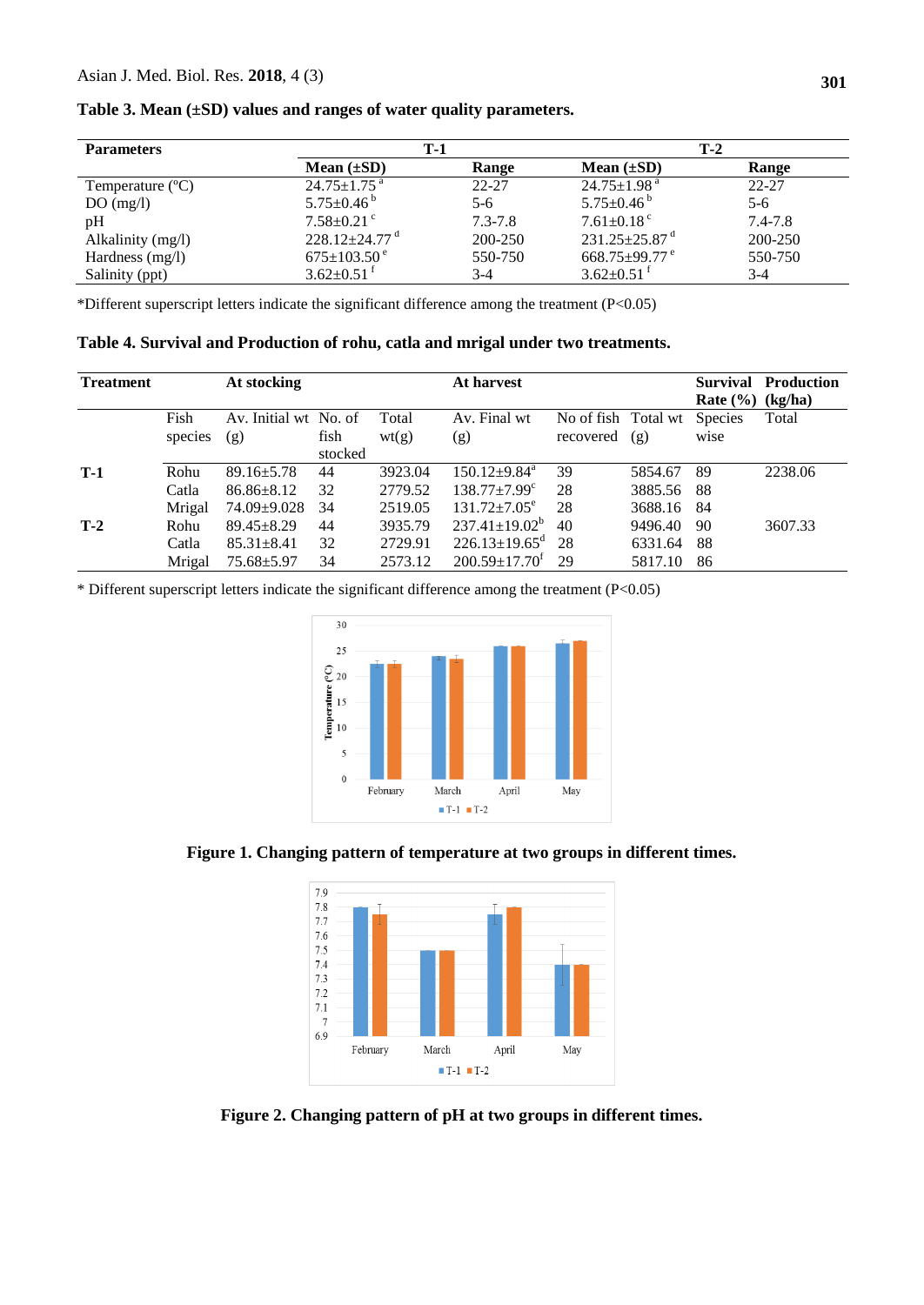

**Figure 3. Changing pattern of DO at two groups in different times.**



**Figure 4. Changing pattern of salinity at two groups in different times.**



**Figure 5. Changing pattern of alkalinity at two groups in different times.**



**Figure 6. Changing pattern of hardness at two groups in different times.**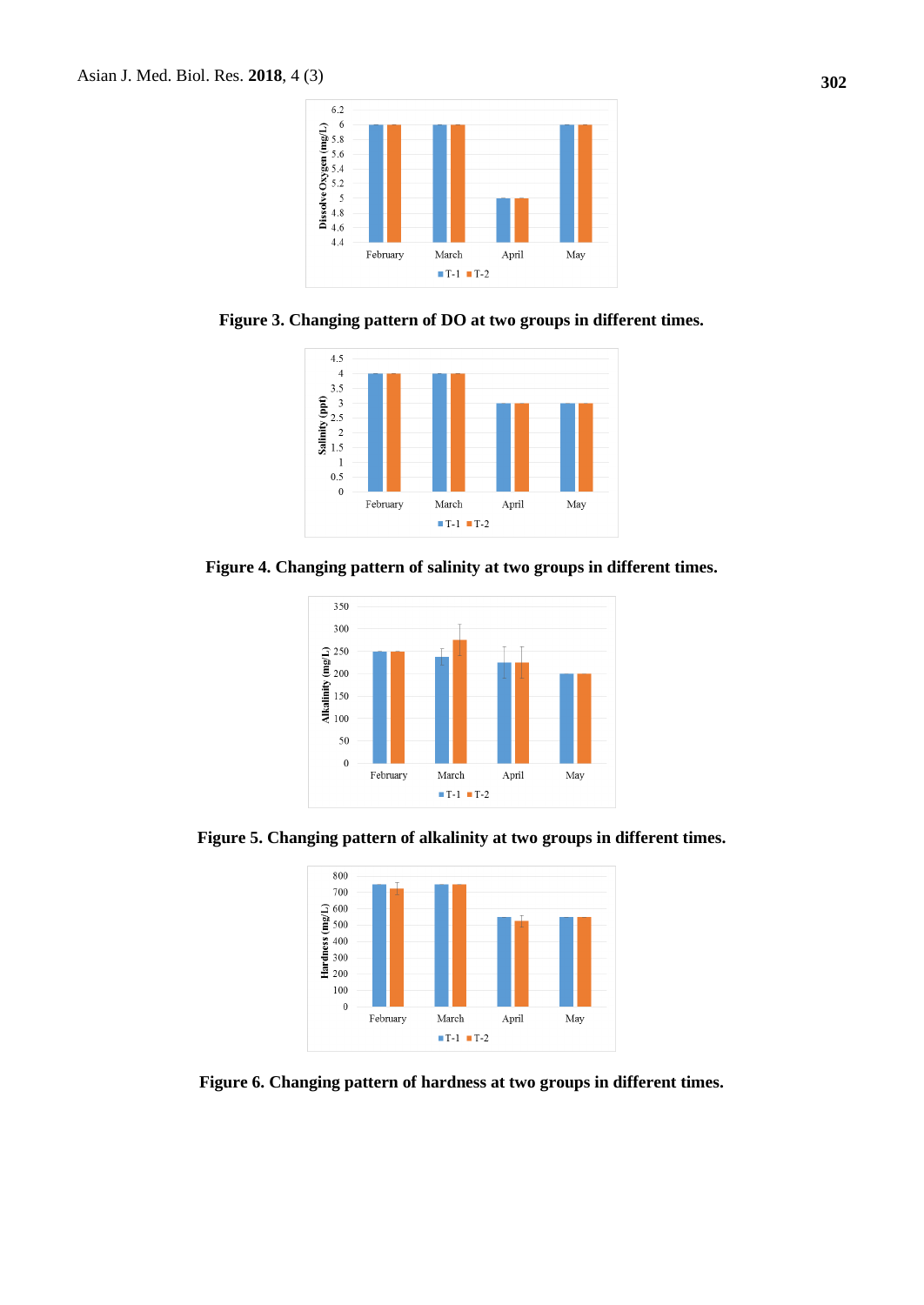

**Figure 7. Growth curve of** *L. rohita* **in two treatments.**



**Figure 8. Growth curve of** *C. catla* **in two treatments.**



**Figure 9. Growth curve of** *C. mrigala* **in two treatments.**



**Figure 10. Total production in two treatments.**

#### **3.2. Growth and production**

Details of growth performance and production of fish are presented in Table 4. Among three species, rohu attained the maximum weight at harvest. The weight gain by rohu, catla and mrigal was better in T2, where feed premixes was added. The average final mean individual weights of rohu, catla and mrigal in T1 and T2 were 150.13±9.85g, 138.77±8.00g, 131.73±7.05g and 237.42±19.02g, 226.14±19.65g, 200.59±17.70g respectively. The average final mean individual weights of rohu, catla and mrigal in T1 and T2 were significantly different at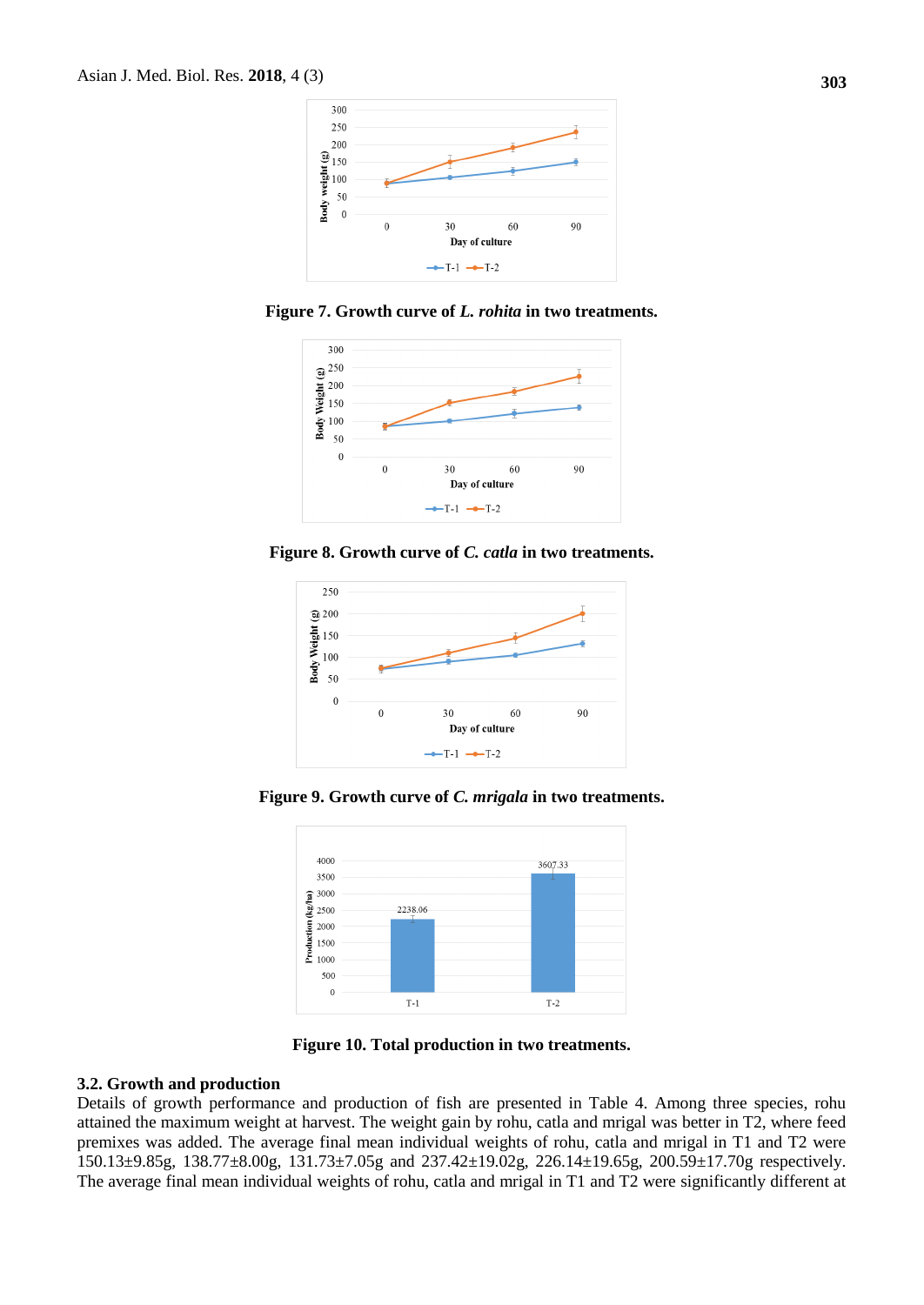5% level of significance. The survival rates of rohu, catla, mrigal in T-1 and T-2 were 89, 88, 84 % and 90, 88, 86 % respectively. Between two treatments, there was no significant difference in the survival rates of rohu, catla and mrigal.

The final production of fish after three months of culture was 2238.06 and 3607.33 kg/ha in treatments 1 and 2 respectively. Maximum fish production was obtained in T-2, where growth promoter chemicals was mixed. It was evident from the result that growth of rohu, catla and mrigal in ponds that were treated by feed premix varies (Figure 7-9). Statistical analysis showed that there was significant differences in the production between these treatments. The highest production rate was observed in T-2 having 3607.33 kg/ha and the lowest production was found in T-1 having 2238.06 kg/ha (Figure 10). Indeed, there was 0.60 times greater net fish production in T-2 than that in T-1.

#### **4. Discussion**

Water quality is very necessary for the growth of fish. It involves all physical and chemical parameters that may affect the primary production (Zhang, 1987). In the present study, the water quality parameters surveyed in all treatments were found within the acceptable range of fish culture and there was no significant difference among the treatments.

During the experiment the water temperature of treatments was found to vary from 22°C to 27°C, the pH values of treatments was found to vary from 7.3 to 7.8, the Dissolved Oxygen (DO) of treatments was found to vary from 5 to 6, the salinity of treatments was found to vary from 3 to 4 ppt, the alkalinity of treatments was found to vary from 200 to 250 mg/L, the hardness of treatments was found to vary from 550 to 750 mg/L in T-1 and T-2 respectively which are more or less similar to the finding of Rahman *et al*. (2006), Huq *et al*. (2004), Ahamed (2004) and Asaduzzaman (2005) who recorded uniform range during their experiment. There was no significant difference  $(p>0.05)$  among the treatments.

The present study provides experimental evidence on the effect of nutrients enriched feed premix on rohu, catla and mrigal after feeding. Feed premix contains vitamins, minerals, amino acids and prebiotics. Feed introducing feed premix as mentioned earlier showed a clear change of result on growth performance. During the experimental period fish growth rate of rohu, catla and mrigal were measured in every 30 days interval. The growth rate of 2 treatments was showed in (Figure 7, Figure 8, Figure 9) that persuades the growth increment of rohu, catla and mrigal. The yield of this polyculture system is similar to several production levels obtained in other polycultures in the South Asian region, e.g. Shahabuddin *et al*. (1994) obtained yields of 2000-3400 kg/ha and Mazid *et al*. (1997) recorded a gross production of 3600 kg/ha. Again, Sumitra *et al*., (1981) who reported a significant increase in fish growth due to the effect of nutrients on the planktonic productivity of a commercial pond. Munir *et al.* (2016) reported dietary prebiotics and probiotics influence the growth performance of snakehead (*Channa striata*) fingerlings.

Azim *et al*. (2002) and Islam *et al*. (2008) also concluded that artificial diet comprising of rice bran, soybean meal, fish meal, vegetable oil, vitamin and mineral mixture (40:20:10:3:2) influenced the growth and survival of carp fingerlings on the basis of specific growth rate and harvested fish biomass. Agarwal *et al*. (1980) Studied on survival, growth and morphological changes of *Cirrhina mrigala* are reported under ascorbic acid. Similar results as present study were previously suggested by of Mehrim (2001) and Diab *et al*. (2002) for tilapia. Later, Khattab *et al*. (2004) and Mohamed *et al*. (2007) who also indicated that the Nile tilapia (Oreochromis niloticus) fingerlings fed on diets supplemented by prebiotics exhibited better growth than those fed with the control diet. Additionally, Misra *et al*. (2007) conducted to evaluate the efficacy of dietary L-ascorbic acid (AA) dosages on immunity, growth of the fingerlings of *L. rohita*. They indicated that elevated levels of dietary AA could be recommended for optimum immunity, growth of fingerlings of *L. rohita*. Furthermore, Hussein *et al*. (2016) studied was carried out to compare the effect of some commercial growth promoters on growth performance, feed utilization, body composition and blood pictures of juveniles common carp reared in earthen ponds. These results suggested that supplementing diets with commercial feed additives promotes growth performance, feed utilization and net financial return comparing with the control. Though, no work had been found to see combine effect of vitamins, minerals, amino acids and prebiotics on fish species, above researchers' findings supported the recent findings.

It is possible to conclude that the nutrients enriched feed premix significantly  $(P<0.05)$  improved growth and total production with improved feed efficiency. In this study, treatment with nutrients enriched feed premix showed highest weight gain compare with others this might be attribute to the fact that, feed premix contains different vitamins, minerals, amino acids and prebiotics that promotes growth. The results of the present study also showed that average gain in body weight of all the fish species together was less in the treatment without feed premix than that in the treatment with feed premix. The net fish production in T-2 was found to be 3607.33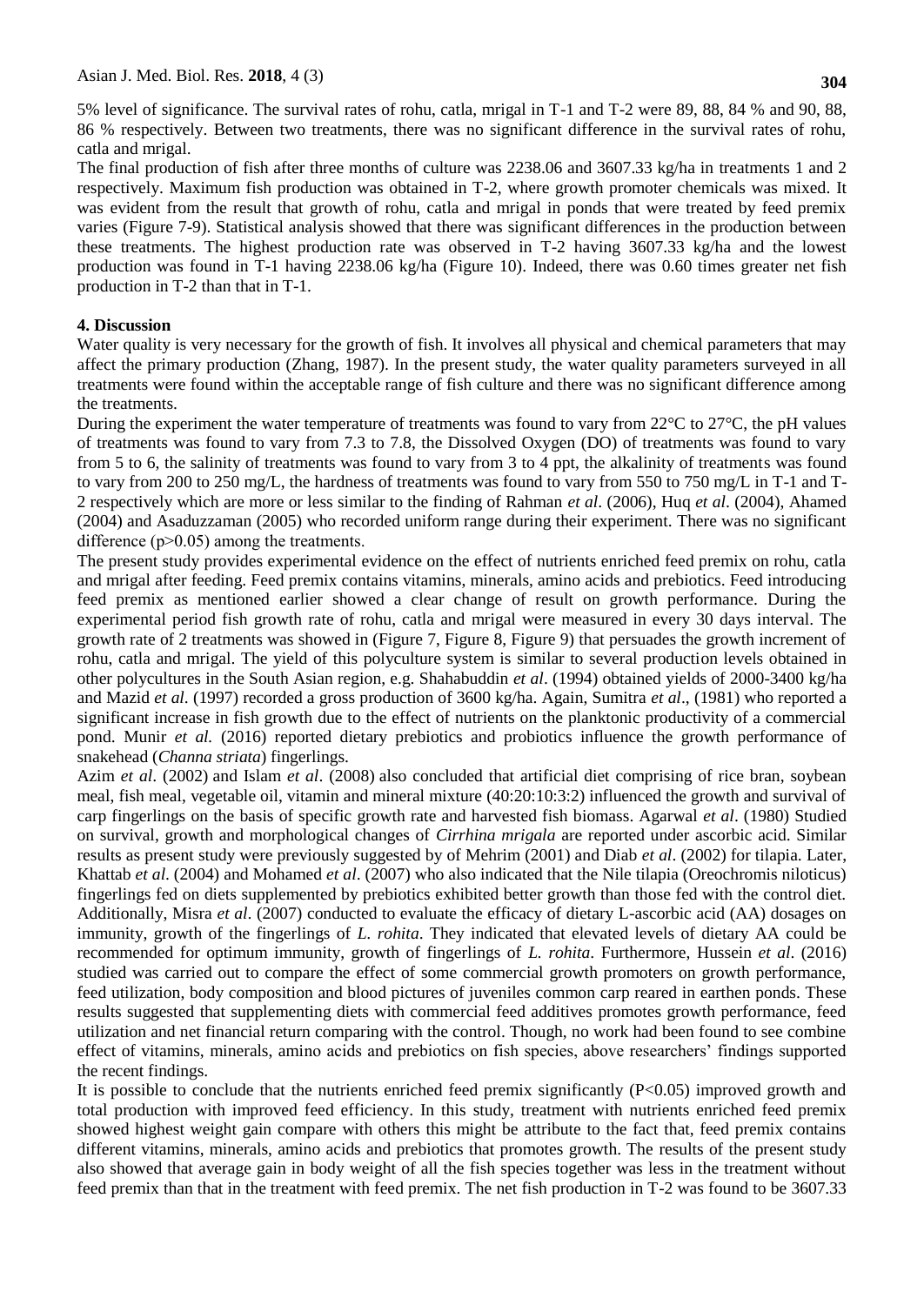Asian J. Med. Biol. Res. **2018**, 4 (3)

kg/ha; while in T-1 it was 2238.06 kg/ha. Indeed, there was 0.60 times greater net fish production in T-2 than that in T-1.

In the present study, the enhanced production in T-2 can be justified by the fact that the nutrients enriched feed premix not only contributed to fish growth but also helpful for the pond environment. This research would be useful for the aquaculture production enhancement in Bangladesh as well as other Asian countries.

#### **5. Conclusions**

Rohu (*L. rohita*), catla (*C. catla*) and mrigal (*C. mrigala*) species which have a high market value and a simple culture technique. Yet, a very few research has been commenced to enhance the growth and production performance of these species. Nutrients enriched feed premix could be very effective for the cultivation of these species as they enhance the growth and production. This study clearly showed that feed premix effect on fish growth. These feed premix are very much beneficial for fish production. Suitable production was found in T-2 than T-1 which had no premix. So, this investigation revealed that application of nutrients enriched feed premix contributes to higher production for all three species and generate better economic returns.

#### **Conflict of interest**

None to declare.

#### **References**

- Ahmed H, 2004. Promotion of small indigenous fish species (SIS)-mola based carp polyculture technology at Gazipur area of Bangladesh. M.S. dissertation, Dept. of Fisheries Management, Bangladesh Agricultural University, Mymensingh. pp. 85.
- Asaduzzaman M, 2005. The potentials of organic farming of giant freshwater prawn (*Macrobrachium rosenbergii*) in Bangladesh. M.S. dissertation, Dept. of Fisheries Management, Bangladesh Agricultural University, Mymensingh. pp. 125.
- Azim ME, A Milstein, MA Wahab and MCJ Verdegam, 2003. Periphyton–water quality relationships in fertilized fishponds with artificial substrates. Aquaculture, 228: 169-187.
- Azim ME, MCJ Verdegem, MM Rahman, MA Wahab, AA Van Dam and MCM Beveridge, 2002. Evaluation of polyculture of Indian major carps in periphyton-based ponds. Aquaculture, 213: 131-149.
- De Silva SS and MR Hasan, 2007. Feeds and fertilizers: the key to long-term sustainability of Asian aquaculture. FAO Fisheries Technical Paper, 497, 19.
- Dhur A, P Galan and S Hercberg, 1991. Vitamin A deficiency and immunity. J. Clin. Biochem. Nutr., 11: 1-19.
- Diab AS, OG EL-Nagar and MY Abd-El-Hady, 2002. Evaluation of *Nigella sativa* L. (black seeds; baraka), *Allium sativum* (garlic) and Biogen as a feed additives on growth performance of *Oreochromis niloticus* fingerlings. Vet. Med. J., Suez Canal University, V2: 745-753.
- DoF (Department of Fisheries), 2012. Sharonika, Madsha Saptha-2012. Department of Fisheries, Ministry of Fisheries and Livestock, Government of Peoples Republic of Bangladesh, 135.
- FAO, 1997. FAO Fisheries Circular, 886: 163 pp.
- Halver JE, 2002. The vitamins. In Halver JE and Hardy RW (eds) *Fish Nutrition*, 3rd edn. Academic Press, San Diego, California, pp. 61-141.
- Hamre K, 2011. Metabolism, interaction, requirements and functions of vitamin E in fish. Aquacult. Nutr., 17: 98–115.
- Hosen MA, Shahjahan M, Rahman MS and Alam MJ, 2014. Effects of artificial feeds on growth and production of fishes in polyculture. Int. J. Agril. Res. Innov. & Tech., 4: 11-15.
- Hossain MAR, MZ Ali, MNA Khanam, S Devnath and AKM Amin, 2002. Participatory rural appraisal with small indigenous species of fish retailers in two fish markets. Progress. Agric., 13: 133-138.
- Huq KA, SMI Manir, MM Rahman and KS Ferdous, 2004. Production performance of *Macrobrachium rosenbergii* (De Man) in monoculture versus polyculture system. Journal of Bangladesh Agriculture University, 2: 141-149.
- Hussein MS, A Zaghlol, NFAE Hakim, ME Nawsany and HA Abo-State, 2016. Effect of different growth promoters on growth performance, feed utilization and body composition of common carp (*Cyprinus carpio*). Journal of Fisheries and Aquatic Science, 11: 370-377.
- Islam MS, KA Huq and MA Rahman, 2008. Polyculture of Thai pangus (*Pangasius hypophthalmus*, Sauvage 1878) with carp and prawn: a new approach in polyculture technology regarding growth performance and economic returns. Aquacult. Res., 39: 1620-1627.

Jurin M and IF Tannock, 1972. Influence of vitamin A on immunological response. Immunology, 23: 283-287.